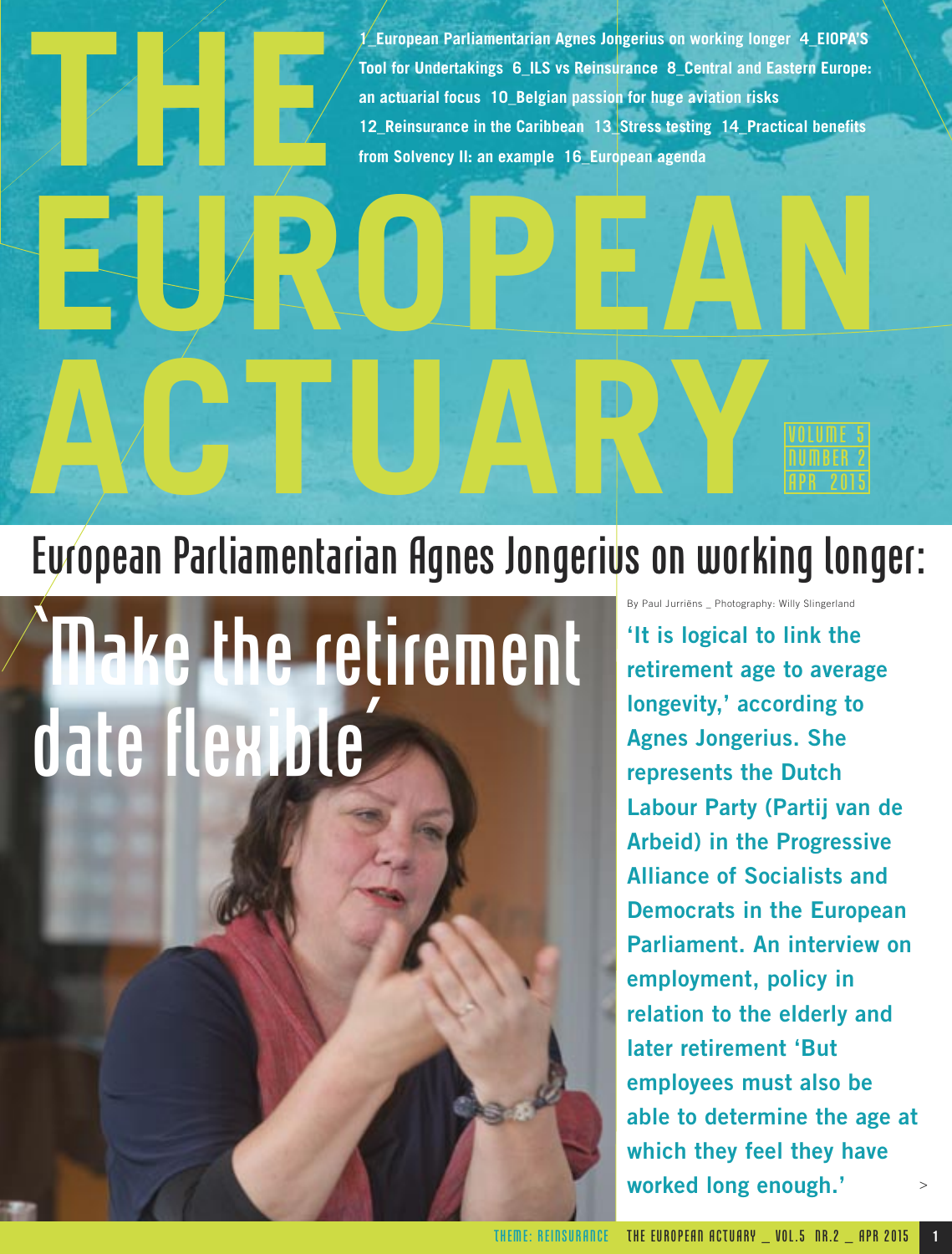

### Agnes Jongerius

Agnes Jongerius (1960) was the chairman of the FNV (Federatie Nederlandse Vakbeweging, the federation ofthe trade union) from May 2005 to June 2012, the largest trade union organisation in the Netherlands. In this capacity, she was chosen to be the most powerful woman in the country on numerous occasions. The national discussion on a higher retirement age ultimately resulted in the termination of her career with the trade union organisation. Her career began in 1987.

At the beginning of the debate referred to above, Jongerius held the view that working until the age of 65, as the highest retirement age, was enough. The compromise which emerged from her later negotiations with the employers involved a gradual increase up to 66 years in 2020. However, the FNV appeared to be divided, which it remained. The FNV remained divided. Jongerius made her exit. In addition, due to the economic crisis, politicians decided to introduce a higher retirement age more quickly. This applied both to the state old-age pension, the AOW, and to the second tier, the company and industry-wide pensions.

Jongerius, who has the portfolio of employment and social affairs in the European Parliament, doubts whether the accelerated increase in the retirement age will benefit Dutch society all that much. The economic crisis, after all, has resulted in a wave of retrenchments and unemployed people, who receive related benefits for a longer period. The delayed economic recovery and gradual reinvigoration of the labour market has come too late for many older employees.

'What was good about our compromise was that people could choose when they wanted to retire. For some people, a retirement age of 65 is not enough by far. For heavy physical labour or, for instance, in the case of a community policeman, this limit is lower. Nevertheless, a solution has to be found somewhere. If we all live longer, it boils down to either working longer or receiving a lower benefit.'

#### **Europe has enormous differences with regard to the age at which employees retire. Is it high time that this was harmonised?**

'This is not my highest priority. In addition, pensions are formally not a power delegated to the EU. This is up to the national member states. Many countries have a pay-as-you-go system. As the population ages, this results in a considerable burden on public finances of country X, Y or Z. In all countries, there is therefore pressure to raise the retirement age.'

'The stability of public finances is a European matter. The European recommendations in this regard therefore point to an increase in the retirement age, linked to life expectancy. In addition, many countries are intending to promote savings systems. But saving at a time like this is difficult. It would have been wiser to have started earlier.'

#### **Whatever the situation, the retirement age will be raised throughout Europe. This imposes a burden on older employees. What do you see as the role of employers in this?**

'The policy of companies with regard to elderly employees can be summarised very briefly. It goes no further than measures to relieve the elderly of tasks, in other words adjusted timetables and slightly more free time. HR departments, on the other hand, know exactly what is needed. They are familiar with the handbook. But reality is difficult to manage.'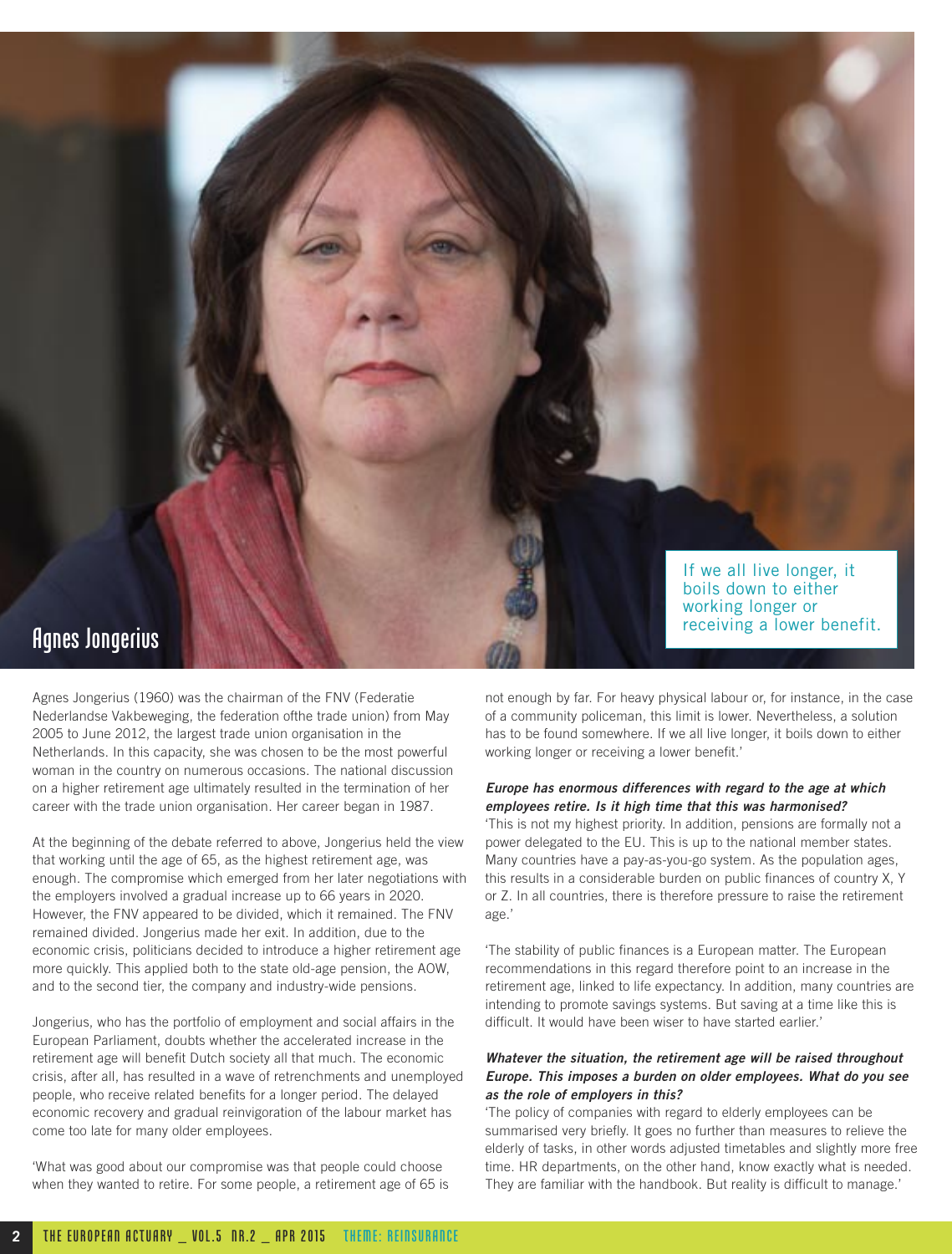'I do see some cause for optimism, however. By increasing the retirement age, employees will give more thought to what they would like to do in the final years of their careers. This increases the pressure on companies to develop a career policy for older employees. They have to consider what these employees need.'

'To do so, employers must start by paying attention to appraisal interviews. Don't only focus on young high potentials, but also on people over the age of 40. In addition, employees must be given more scope to organise their hours of work. For instance, they should have the opportunity to care for someone for one day a week. If employees have the scope to do so, the benefit which companies reap from this is incredible. The third measure which I would like to mention is lifelong learning. Offer people the opportunity to develop new skills. This is necessary at every age.'

#### **21st century**

Jongerius is the vice-chairman of the Committee on Employment and Social Affairs of the European Parliament. The Committee is working on a report on the challenges of the labour market in the 21st century, which is dominated by globalisation and digitisation.

'For instance, how will we deal with the welfare states and the fact that an increasing number of people are deciding to work as independent entrepreneurs, such as Ich-AG in Germany and the self-employed without personnel(so-called zzp'ers) in the Netherlands? In Spain, undeclared work is on the increase. With youth unemployment at 50%, people are increasingly providing each other with services. As a result, much work is disappearing from the formal economy. On balance the present austerity policy is not effective, but costs more precisely because people no longer pay taxes and social insurance contributions. How can these matters be linked up again?'

'On the labour market of the 21st century, how to ensure that older employees are kept in employment is also an issue. European countries can learn a lot from each other with regard to topics such as these. In Germany and Austria, for instance, which cherish their traditions far more than the Netherlands, many experienced professionals take young people under their wing in a sort of master-apprentice relationship and teach them the tricks of the trade. This is pleasant for both generations.'

#### **What can you expect of employees?**

'That they work on their future more actively. That they think about what they want and what they need to achieve this. As far as I'm concerned, the trade unions should place more emphasis on offering career orientation.'

'For instance, the construction industry in the Netherlands has a successful project in which people can make use of an advisory service outside of their company to talk about their future. They can raise questions such as "At present, I am involved in installation work, but what could I do after that?" In addition, there is a budget for reskilling. Thought can also be given to introductory work placements for employees over the age of 50. In the Netherlands, with a certain cheerfulness, they look for new ways of giving form to their lives.'

'No one needs a coal stoker anymore on an electric tram, according to the Dutch saying. The world of work is changing rapidly. So you must not wait until this overwhelms you, but you have a responsibility to explore new opportunities.'

May you also demand of employees that they live healthily and maintain their vitality? For instance, that they stop smoking or go on a diet? 'This touches on the area of employees' private lives. After all, you are an employee for only a limited part of the week. In addition, people with less

education and a lower income live for seven years less. Twelve of those years are spent with deteriorating health. Society is doing nothing about this. Should those with less education solve this problem themselves? To my mind, that would be going a step too far.'

#### **Last opportunity**

Jean-Claude Juncker, the chairman of the European Commission, sees the term of his team as a last opportunity to wrestle free from the grip of the Eurosceptics. With an investment plan of more than €300 billion, he wishes to stimulate the economy and increase employment.

'It must be done now,' according to Jongerius. 'It's time to get down to business. Europe in its present state with 25 million unemployed is unsustainable. If we only focus on free trade, these people will be caught in the middle. We have to succeed in increasing employment.'



'Take VDL Nedcar in Born, which produces the Mini for BMW. This company needs employees. Just across the border in Belgium, a car factory has been closed down. It is logical that you should ensure that people can overcome the barriers on the labour market more easily.'

#### **In which sectors does the growth in employment have most chance of success?**

'The wisest option is to invest in areas which will not cause you to have regrets, such as sustainable energy and ensuring that buildings are energy neutral. The Netherlands has to raise its dikes because of the rising sea level. Let's do this in such a way that we benefit from the multiplier effect of these investments.'

**Do you not see any employment opportunities in the financial sector?** (Resolutely) 'No. (laughing) Sorry. Due to the rationalisation process, employment there will contract in the coming period.'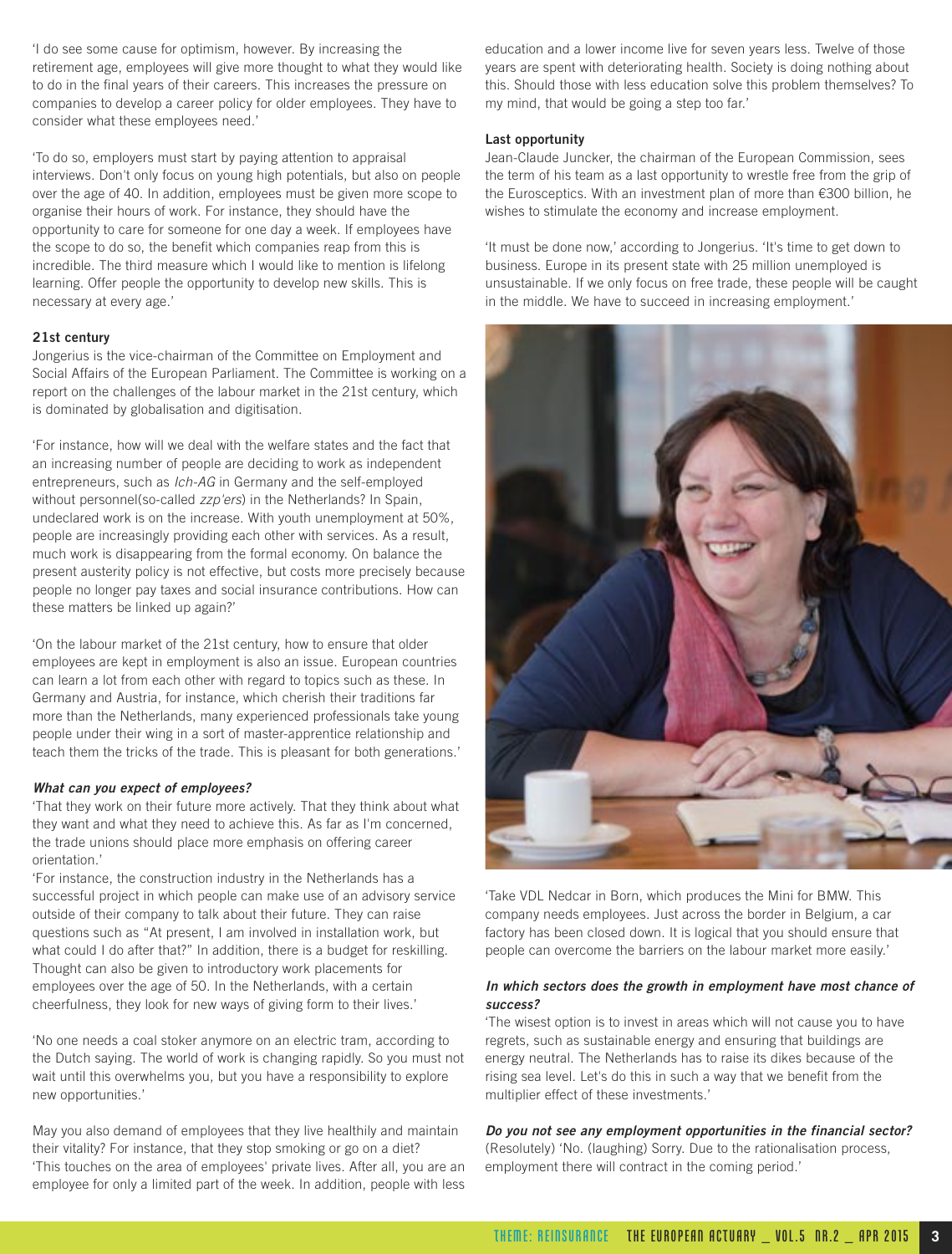### **EIOPA HAS DEVELOPED A TOOL, T4U, TO SUPPORT XBRL 'EXIT THE MARKET AGAIN**

By Paul Jurriëns

**In order to support the reporting process in relation to Solvency II for insurers in Europe, the supervisor, EIOPA, has developed the Tool for Undertakings (T4U). This tool allows insurers to generate XBRL files. The beta version was launched at the end of December. In the 4th quarter of 2015, the final launch is scheduled. 'We wish to facilitate adoption by the market of XBRL as the standard,' according to Patrick Hoedjes, the Head of EIOPA Oversight and Operations. 'We will exit the market again as quickly as possible.'**

Using the eXtensible Business Reporting Language (XBRL), organisations can collect, exchange electronically, analyse and process financial information easier and more efficiently. They can achieve important time and cost savings, as well as error reduction. The reliability of the figures increases as a result of XBRL.

'I like the comparison of XBRL to sea containers,' Patrick Hoedjes continues. 'You reach an agreement with each other on how you wish to transport the goods, in this case the data. If you all use containers of the same dimensions for this, of course this is efficient. You can design the entire logistical process, including trailers and trucks, on the basis of a single model. This is what one does with XBRL. It is a single specific way of packaging data for transportation for which the entire system is configured.'

It is therefore not strange that EIOPA, the European insurance supervisor, has made XBRL obligatory for national supervisors to submit data to EIOPA. EIOPA has also developed a taxonomy in XBRL. 'However, we also wish to market XBRL,' Hoedjes emphasises. 'The ideal scenario is that everyone reports using XBRL. If the market uses the same tools

and reports, you can compare data and exchange it better. This in turn links up to our mandate, the aim of which is to improve the quality of supervision.

#### **Free tool**

Although 'easy' and 'efficient' are keywords in relation to XBRL, reality is more complex. On the insurance market, after all, there is relatively little knowledge of this digital language, which is also not that simple.

Hoedjes: 'We realise that if we launch XBRL as the vehicle for transmitting data, we have to compensate for the high investment costs which insurers have to incur for this. We have to offer smaller and medium-sized companies, in particular, a tool which they can use to generate XBRL easily in their reports. This is T4U, which we are offering free of charge and intend to release as an open-source tool.'

#### **First step**

By using T4U, insurers can validate data in accordance with EIOPA's rules, using the XBRL taxonomy as the basis. Hoedjes: 'Using T4U, we can primarily promote the use of XBRL as the standard on the market. T4U is a first step towards making reporting in XBRL possible. T4U has limited functionality and is therefore not a

tool which you can use to generate all sorts of reports or obtain

insights into one's own company. It is up to the market to produce a reporting tool such as this. T4U is a translation tool which we wish to use to break open the market, so that providers can start offering their own tools with much more added value than the T4U. For this reason we also intend to provide to all interested parties (insurance companies, supervisors, consultants), with extensive information on T4U in order that everybody can benefit of that. After doing so, we will exit the market again as quickly as possible.'

(Smiling) 'If you enter into something, you must know how you intend to exit. This is certainly the case if you wish to build a bridge between the world of today and the world, in which XBRL is the standard. You must not link a long-term strategy to this. We do not wish to become a software provider. That is outside of our mandate.'

If an insurer wishes to use XBRL extensively, it will therefore need a genuine reporting tool. 'A tool such as this will probably be based on T4U, but with additional functionality provided by market players,' Hoedjes expects. 'Actually everyone can do on the

basis of the T4U whatever they find necessary. This will result in considerable further development of the market for XBRL, with numerous parties offering similar products. This is also healthy from a technical cost perspective. Now we already see that the price of reporting tools has fallen considerably because insurers are able to take the first step using T4U.'

#### **When will you exit?**

'We plan to launch the first version which has the full Solvency II taxonomy in the 4th quarter of 2015. What happens after that is not yet known. EIOPA's budget has been cut considerably. That also has consequences for the further development of the tool. It is certainly possible that the release in the 4th quarter of 2015 will be the last. This depends partly on how successful we are in approaching the market. We wish to share the knowledge acquired as quickly as possible with the wider world and stimulate competition so that additional tools can be offered based on T4U.'

#### **XBRL is an open standard which must therefore be accessible. Why is a tool like T4U therefore necessary?**

'XBRL is a standard for describing, packaging and transporting data from A to B. Since XBRL also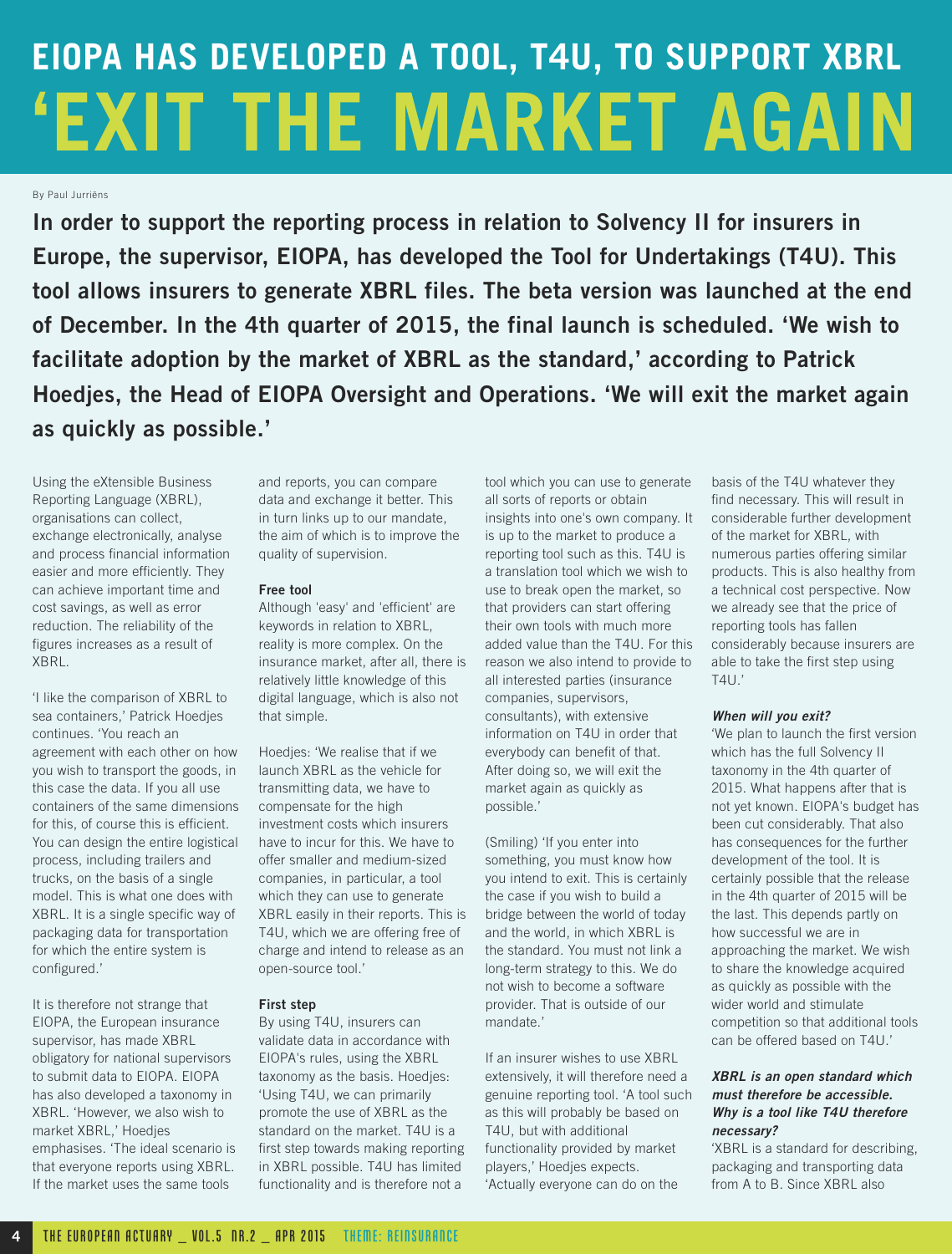## **AS QUICKLY AS POSSIBLE'**

transmits a considerable amount of meta information with the data, it is a fairly intensive language for which you require knowledge. This knowledge is not widespread. Since both the European Banking Authority (EBA) and EIOPA work with XBRL and because of our tool, we expect this knowledge to increase. A better and more diverse range of experts in this language will emerge.'

#### **Why does EIOPA focus on the smaller and medium-sized insurers?**

'Large companies have the means, expertise and capacity to make the transition to XBRL. They do not depend on a tool produced by EIOPA to introduce XBRL. Nevertheless, they may use the tool. Everyone may do so. However, the functional specifications of T4U, for instance, do not take into account the fact that a large company has to be in a position to draw up a report within five minutes. Within a large company, the tool may perhaps be slow. We will not consider that an issue, which should be solved by this tool.'

'T4U can also be used very well as a sort of data model for the basic internal administration. The tool links up well with Solvency II providing a DPM based database. But ultimately, a commercial reporting tool which is integrated with the entire administration is the most efficient solution.'

#### **Is T4U compatible with the reporting architecture of banks?**

'Yes, fully. T4U also includes bank reporting because it is based on the same structure as the EIOPA taxonomy. In principle, you can import any taxonomy into the tool as long as you adhere to the same structure. This can then generate a report.'

'This is possible because EBA and EIOPA made use of the same Eurofiling Architecture. By doing so, we were able to aim for uniformity between the model used for banks and insurers. There is, after all, considerable overlap. This is the case, for instance, with regard to the instruments on the asset side. It is useful in this case if they are described in the same way and have the same meaning. After all, if EBA and EIOPA are not in agreement, insurers will be confronted with two sets of reporting models. We have avoided this by cooperating closely.'

'We found another example of uniformity in Data Point Modelling, DPM. This is not directly related to XBRL. Where the taxonomy describes a firmament of stars, DPM describes the universe and how the stars relate to each other and move relative to each other. In other words, it describes the financial reality of an insurance company and how all these interconnected data points are related to each other. DPM is a type of bridge, a translation between the technical side and the business side. Trying to describe the galaxy using the sea containers referred to earlier is complex. That is also the shortcoming of XBRL. It is a very technical description which makes it difficult to view the situation from the business side.'

The Polish company BR-AG has been the advisor in the development of the DPM and XBRL tool for both EIOPA and EBA. Hoedjes: 'As a result, cross pollination, as it were, of knowledge has taken place. In addition, we could make use of a number of elements developed for EBA. That meant spending less taxpayers' money.'



**Patrick Hoedjes** is the Head of Oversight and Operations at the European Insurance and Occupational Pensions Authority (EIOPA). As a member of the Senior Management Team, Mr Hoedjes is responsible for the area of oversight, financial stability and information collection and for establishing and overseeing internal procedures and operational processes within the Authority. Mr Hoedjes is in charge of the financial administration, including the preparation and monitoring of the budget. Furthermore, he is the Chair of EIOPA's IT & Data Committee.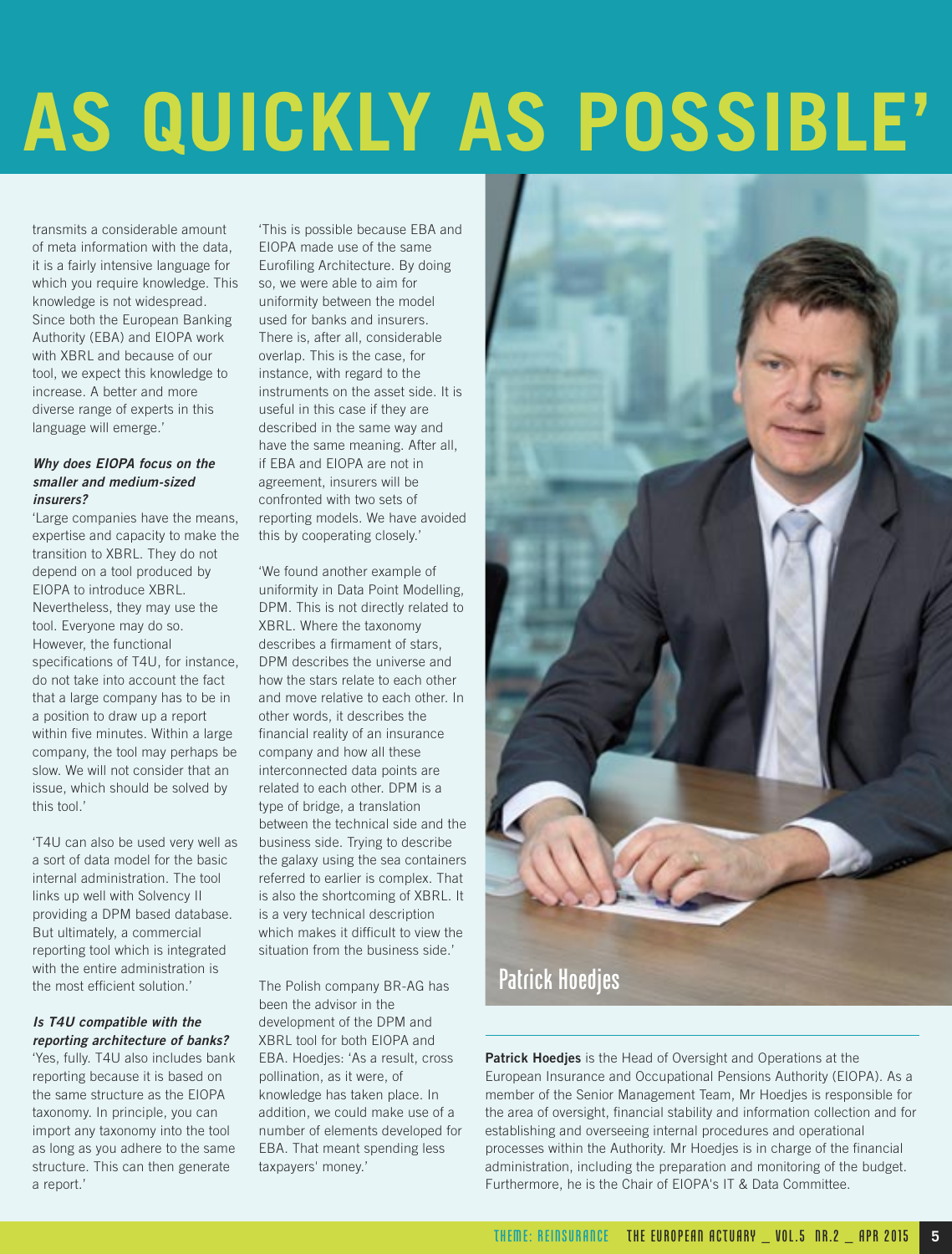## **ILS VS REINSURANCE**

#### By Chris Parry

**In the fast evolving world of financial markets, the ebb and flow of capital is something every industry is accustomed to seeing. Within the reinsurance industry we have witnessed huge inflows of new capital over the past 10 – 15 years.** 

**This flow of capital represents a fundamental shift in the way the industry is funded, and it is having a profound impact on the way the market operates and the future direction of the industry.** 



The graph below highlights the growth in this capital, which has been coined "Alternative Capital". The bulk of the capital originates from pension funds, institutional investors and high net worth individuals who see reinsurance as a way to obtain diversification within their current investment portfolio. There is also a strong argument that reinsurance remains largely uncorrelated to broader macro investment strategies such as equity and debt.

According to Aon Benfield Securities, the investment banking division of reinsurance intermediary Aon Benfield, a total of \$62B of alternative capital is currently invested in the reinsurance market; the team believes that alternative capital has the potential to grow to over \$150B by 2018.



**Figure 1**: Historical ILS Market Growth and Aon Benfield Forecast

The direct involvement of the capital markets in insurance is not a new phenomenon and actually began shortly following Hurricane Andrew and the Northridge Earthquake in the early 1990s. The first catastrophe bond was issued by Hannover Re in December 1994.

Growth in the market accelerated following the 2004 and 2005 Atlantic hurricane seasons, which resulted in both an increase in demand for reinsurance cover and a reduction in available capacity.

An investment in the Insurance Linked Securities ("ILS") space is now a very attractive proposition to the investment community due to low correlations with mainstream financial markets and the high and stable returns that have been achieved relative to the current yields currently attainable in other asset classes.

#### **Overview of ILS Products**

The ILS definition is broadly defined as a financial instrument of which the values are driven by insurance loss events. The product range encompasses catastrophe bonds, industry loss warranties and sidecars.

- Catastrophe bond ('Cat bond'): The most well known and most liquid ILS product – Cat bonds are financial instruments that transfer a specified set of risks from a sponsor to capital markets investors. Structured via a fully collateralised special purpose vehicle ("SPV"), the SPV issues a bond to investors whereby the proceeds are invested in high quality collateral and then used to pay any future losses to the sponsor if specified trigger conditions are met.
- Industry loss warranty ('ILW'): Losses are based on the total industry loss for an event rather than a cedant's actual losses. The contract can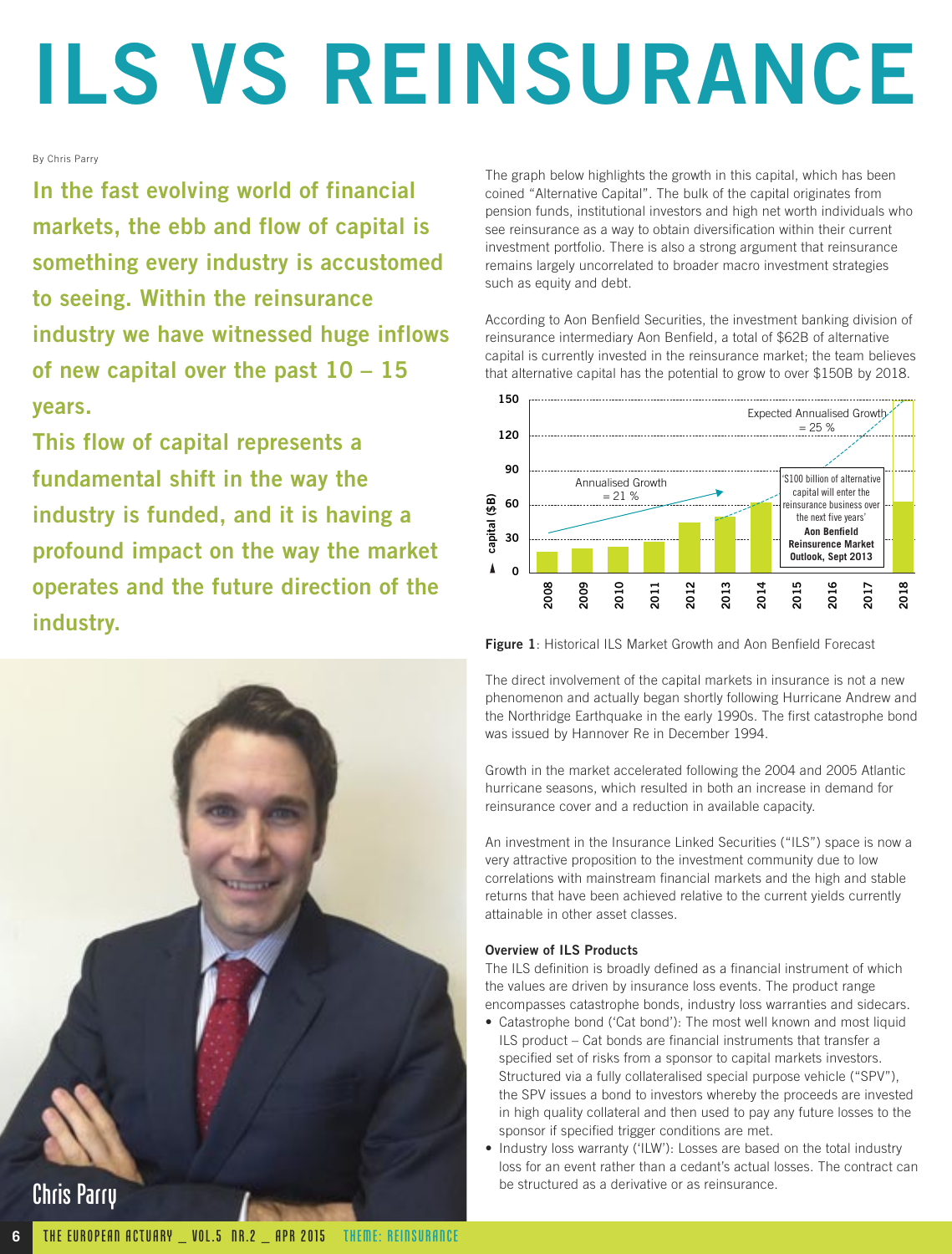• Sidecar: Independent financial entities that allow capital markets investors the opportunity to take on the risk/return profile of a particular reinsurance entity. Typically structured as a quota share proportional reinsurance agreement between the ceding reinsurer and the vehicle.

Catastrophe bonds make up the largest proportion of the ILS market and represent over 30% of the total alternative capital invested into the reinsurance market. The major balancing figure is made up of a product called "Collateralised Re" which is not strictly an ILS product but is often grouped together with the alternative capital product base.

• Collateralised Re: Reinsurance contract which is fully collateralised via a segregated trust or Letter of Credit.



**Figure 2**: Breakdown of Alternative Capital in the Global Property Catastrophe Reinsurance Market

The growth of ILS products has been fairly rapid since the 1990s, with the exception of a slight reduction in issuance volume following the credit crisis in 2008. Current outstanding bond issuance stands at \$23B.



**Figure 3**: Historical Cat Bond Issuance and Outstanding by Year

There are a range of advantages and disadvantages for ILS products, which are listed below:

#### **Benefits of ILS products**

• Diversification: One of the key arguments for using ILS products is that it provides cedants and purchasers of insurance/reinsurance with a way to broaden and diversify their reinsurance. This increased capacity provides reinsurance brokers/buyers with additional leverage to excerpt downward pressure during the course of the traditional renewal process.

- Reduced Counterparty Risk: The collateralised nature of the structure enhances the credit profile of the reinsurance contract. The underlying collateral is usually AAA-rated securities which are placed into a ringfenced collateral account managed by an independent third party. In a major post loss event scenario, the importance of recovery will become most acute and the true value of collateralised reinsurance should pay dividends.
- Strategic: Concentration risk can be a major concern for large insurance and reinsurance entities, especially those that are heavily reliant on a number of key markets for capacity. ILS products provide a means to access new capacity often on a multi-year basis. ILS funds can now be seen as a form of long term strategic capital.

#### **Developments of ILS products (and how the ILS market is adapting to address these)**

- Reinstatement: As the full limit of the contract is collateralised on inception, it is cost prohibitive for ILS products to offer a reinstatement (as twice as much collateral would have to be posted). This can be a disincentive for traditional reinsurance buyers who are uncomfortable with the uncertainty of not having backup protection in place immediately following a major event. This has led to the increased use of aggregate structures and also the emergence of deals that are fronted by reinsurance entities such as Hannover Re and Tokio Millennium.
- Coverage: Traditionally, cat bonds have been structured on a named peril or named geographical scope basis, which has limited its appeal to certain buyers. The cat bond market has evolved significantly over the past 12-18 months and in most cases can offer a commensurate level of coverage to that offered by the traditional market.
- Basis Risk: For certain ILS transactions involving either a parametric trigger (i.e. recovery based upon the occurrence of a specific trigger event such as wind speed or moment magnitude) or industry loss trigger (i.e. recovery based on the occurrence of a certain industry event), there can be a mismatch between actual losses incurred and the recovery achieved through these product types, this is known as basis risk. Certain buyers are happy to take on basis risk, as usually it is accompanied by a significant price break relative to the traditional market; however, it should be noted that the vast majority of cat bond transactions are now executed on an indemnity basis, alleviating buyers' concerns over basis risk.
- Time and Cost: In the early days of the market, the issuance of a cat bond was a time-consuming and expensive process. However, today, with the introduction of cat bond platforms such as Aon CATstream<sup>TM 1</sup>, sponsors are able to access the market in a more costefficient and expeditious way.

#### **Conclusion**

ILS is now embedded within the fabric of the reinsurance industry. Despite the reservations that some traditional reinsurer commentators may have, it is expected that its meteoric rise to date will continue as further sponsors embrace the benefits that ILS can bring.

The flow of new capital into the reinsurance market has improved its efficiency and has led to significant cost savings. The by-product of this will hopefully be growth in the overall insurance market.

**Chris Parry** is Managing Director at Aon Benfield Securities, London

<sup>1 –</sup> Aon CATstreamTM provides new entrants with the ability to issue a cat bond in an expeditious way by using a standardised set of cat bond offering documents to access the capital markets.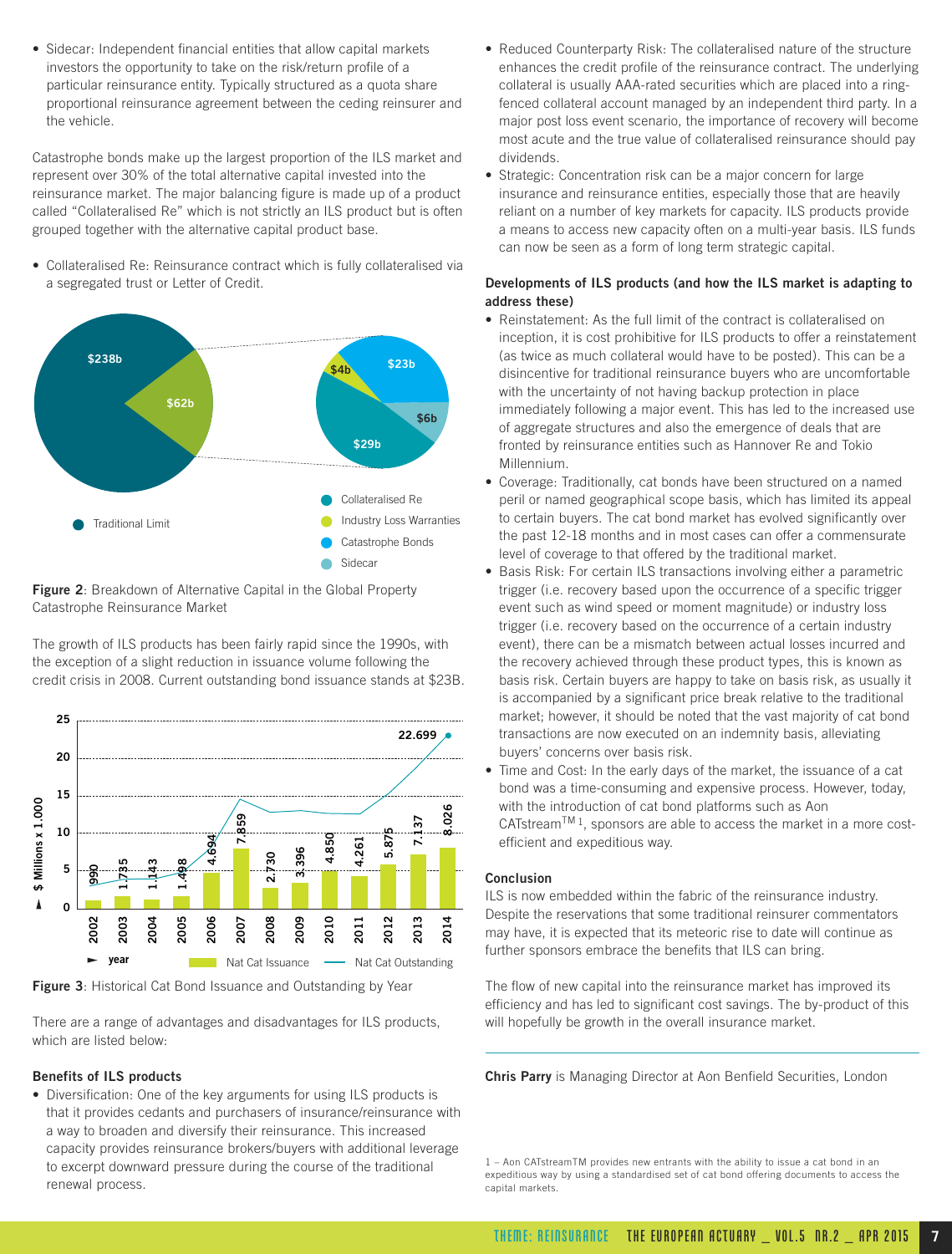## Central and Eastern Europe: an actuarial focus

By Charles Levy

**I am Chief Actuary for the largest insurance company (both Non-Life and Life) on the Polish market, Secretary of the Polish Society of Actuaries, representative of Poland at Insurance Europe for Solvency II, member of the Supervisory Board of the reinsurance company Polish Re. This sounds normal for a Polish actuary but in fact it is not true because being a French citizen and French actuary I am currently holding these different responsibilities.**

#### **How did that situation happen and what did I learn from the insurance market in Poland and more generally in Central and Eastern Europe (CEE)?**

Born in Paris I have been studying in Paris and living there for almost 50 years. Nevertheless my connection with Poland is lasting for almost 40 years. It started when I realized that I had a link with Poland as my great grandmother was born in a small village now situated in the South of Poland and then in the nineteenth century belonging to the Austro-Hungarian Empire. So still being a student I went to Poland for holidays and met my future wife there. Being married, instead of serving in the army for my military service, I became economical attaché at the French embassy in Warsaw. That was in 1980 and 1981, the years of the creation of Solidarity, so a fantastic time for a young guy as I was in those years.

At the end of 1981 we went back to France and I thought that my story with Poland was finished at least from a professional point of view. Nothing is stable and things change more quickly that you could imagine. In 1983 I developed the actuarial department of a French reinsurance company Compagnie Transcontinentale de Reassurance and in a few years became a member of the management of this company, which in those years was a nice achievement for a less than 30 years old actuary.

#### In 1989 communism came to an end in Poland

In 1989 communism came to an end in Poland and a new dimension for my career started. At that time I was already an actuary having published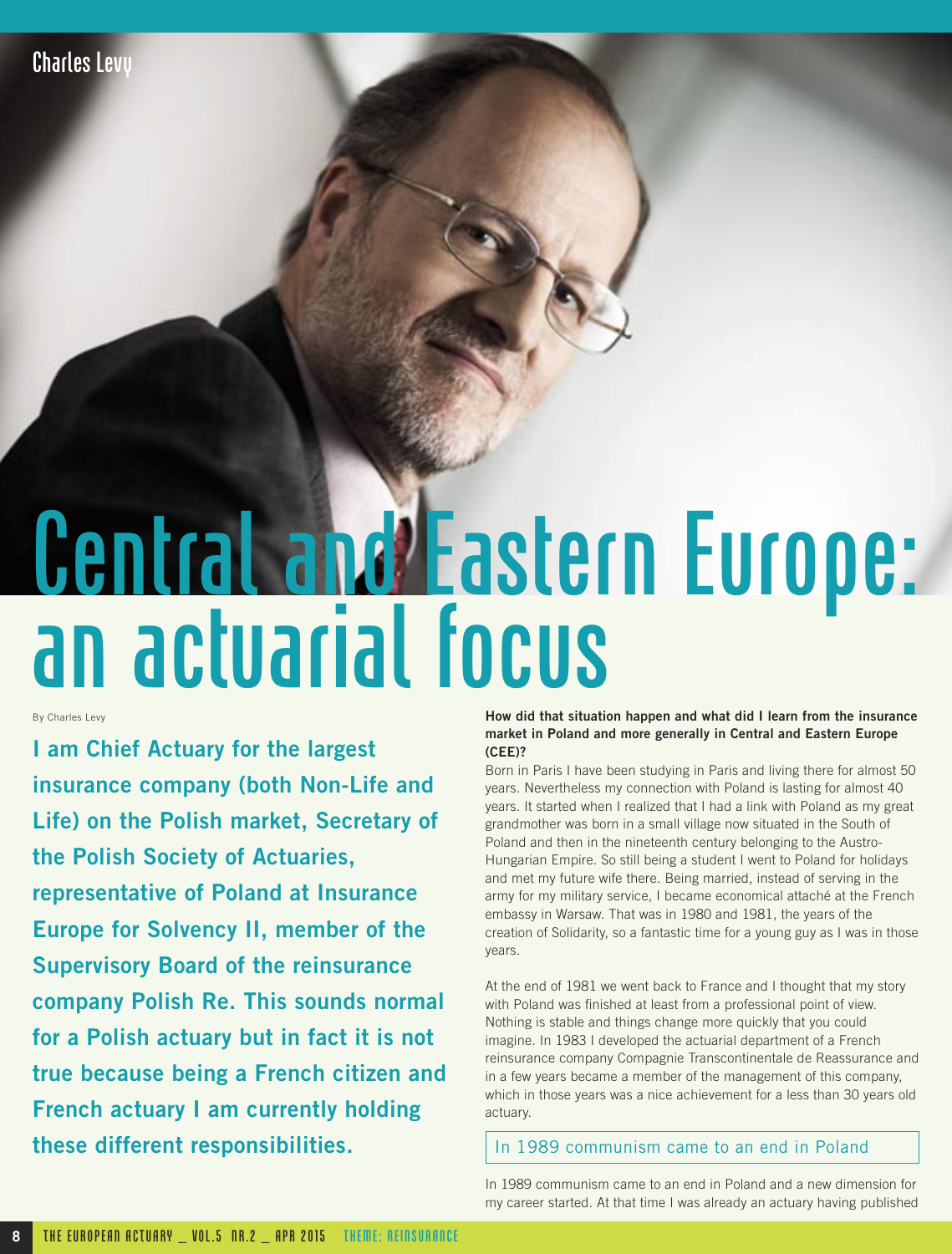a few actuarial papers among others in the ASTIN Bulletin (one of them was devoted to the use of the Bühlmann-Straub credibility model for building the French fire tariff for industrial risks).

After the fall of communism in Poland and more generally in CEE I became active in these markets in two different ways. Firstly, my company then ranking 50th reinsurer in the world was the second more active reinsurer in Poland (after Swiss Re) as Munich Re, SCOR and others yet were not really active in CEE markets. Secondly, I became a lecturer on reinsurance in Moscow (Lomonosov University) and at the Actuarial Summer School of the Polish Society of Actuaries (for almost 10 years). In the meantime I was elected to the board of the IAA ASTIN Section and became for a few years Secretary of ASTIN. In 2000 I joined the reinsurance broker Guy Carpenter to develop their actuarial department. Working for Guy Carpenter I was still involved from a broker and actuarial perspective in the Polish market.

In 2005 PZU, the company number 1 on the Polish market (40 % market share both Life and Non-Life), proposed me a new position to become their Group actuary. In 2009 my position was cancelled but I decided to stay in Poland. Meanwhile I was elected Secretary (equivalent to Vice President) of the Polish Society of Actuaries (see below some ideas regarding the situation of actuaries in Poland and CEE). After leaving PZU I was invited for a few years by RGA, the life reinsurer, to become their actuarial consultant for CEE. In addition, I introduced the Fairfax group (Canada) to Poland and they bought Polish Re (a state owned reinsurer and some state owned companies as PZU) and after the sale to Fairfax kept my position as member of the Supervisory Board. I became the representative for CEE Greece and Turkey of one of the largest French actuarial consulting firms Addactis Worldwide (known in France as Actuaris) for selling their state of the art actuarial software for pricing reserving and modeling. Additionally in 2012 I was offered the position of adviser of the Board of the Polish Association of Insurers in charge of Solvency II. So as a French citizen I am representing the interests of Polish insurers at Insurance Europe in Brussels.

#### **What is the situation of the actuaries in CEE and particularly in Poland?**

CEE has 27 countries with a population of roughly 350 million people. But non-life premiums in CEE is lower than in France and life premiums equal to the collected premium in Belgium. The situation of actuaries is similar. Associations are young (less than 25 years old). The total number of actuaries in CEE is no more than 1200 (in France there are roughly 3 times more actuaries). Most companies (at least those of a large or medium size) belong to international (mainly) European groups. Exceptions are Poland (PZU) and the former USSR (excluding Baltic States). Belonging to the national actuarial association is not compulsory (for example in Poland almost 200 members on a total of more than 300 belong to the Polish Society of Actuaries). Standards and level of education still have to be upgraded. So there is a lot to be done but actuaries in CEE are on the right road and want to meet with the requirements of IAA and the Actuarial Association of Europe.

#### In the last 4 years almost 60 seminars have been organized

To give an answer to the needs and the increased demand from Central and Eastern European countries for actuarial knowledge, the EAA (European Actuarial Academy) was founded in 2005 by the Actuarial Associations of Germany, Switzerland, Austria and the Netherlands. EAA is delivering on a very regular basis 2 days seminars on different actuarial topics. In the last 4 years almost 60 seminars have been organized in many different places in CEE. A small number of these seminars are also available online.

Actuarial associations on their own are active for providing education to their members. In addition to internal local lectures actuarial associations from the Baltic States are organizing the Baltic Summer Days. Poland is holding an actuarial summer school for more than 20 years. In Prague every Friday an actuarial lecture is delivered at the Karol University. Many other examples from other CEE actuarial societies could be given.

#### **Overloaded**

Although the mathematical background of actuaries in CEE is rather high you will not very often meet them in actuarial conferences for different reasons. They are overloaded with work, their companies are either poor (when not subsidiaries of international groups but then CEE actuaries attend rather in house international meetings) or their management is not convinced it is worth for the actuaries to attend such conferences. Nevertheless the quality of CEE actuaries makes me think that in the near future they will be more and more present in the international actuarial landscape.

Nevertheless you will find actuaries from CEE who are having or had in the recent past important positions within the IAA (Tarmo Koll from Estonia is the chairman of the IAA Advice and Assistance Committee which is supporting the development of the actuarial profession and actuarial education in areas of the world in which the actuarial profession is not present or is not fully developed) or the Actuarial Association of Europe ( Gabor Hanak was the Chairman of AAE in 2012, then known as Groupe Consultatif).

#### Nowadays the situation has changed

As my career has been connected with reinsurance during the major part of it, let me say a few words about reinsurance in CEE. If in the nineties CEE companies were undercapitalized and needed large proportional cessions (as the famous Casco and MTPL PZU quota share amounting to more than 300 million Euros ceded to reinsurers ) nowadays the situation has changed. Companies belonging to international insurance groups have internal cessions and regional reinsurance programs ceding less and less premium to reinsurers. Independent but smaller companies are not in a position to cede much premium. Instead they transfer a lot of catastrophe risks (for example earthquake exposure in Romania, Hungary and Bulgaria, flood exposure all over Central Europe). Ceded premium from CEE amounts to less than 1 200 million Euros so roughly 1% of the worldwide reinsurance premium.

Non-life reinsurance is the major part of it (more than 90%) as life reinsurance remains small. Because of the underdevelopment of the life insurance market the sums insured are quite low and for a large part of the business coming from savings insurance the need for capacity on a per risk or per event (catastrophe) is very remote. For example, on the Polish market PZU which 2014 has a 30% market share in life and even a higher share regarding protection insurance is buying less than 25 million Euros of capacity for a life catastrophe. Figures for ceded reinsurance (excluding intra-group transactions) are not available. Even for a large country as Russia Munich Re when writing about its fast development was giving just relative figures (percentage of increase of its reinsurance portfolio) avoiding any absolute amount. Reinsurers are getting some business by reinsuring some products they have been developing for the insurers as critical illness. Medical expenses insurance is still at a starting phase.

CEE in general even if it aggregates very different types of people is definitely a very nice region to live and work in and my sincere hope is that it will attract in the near future other actuaries coming from Western Europe or even further countries.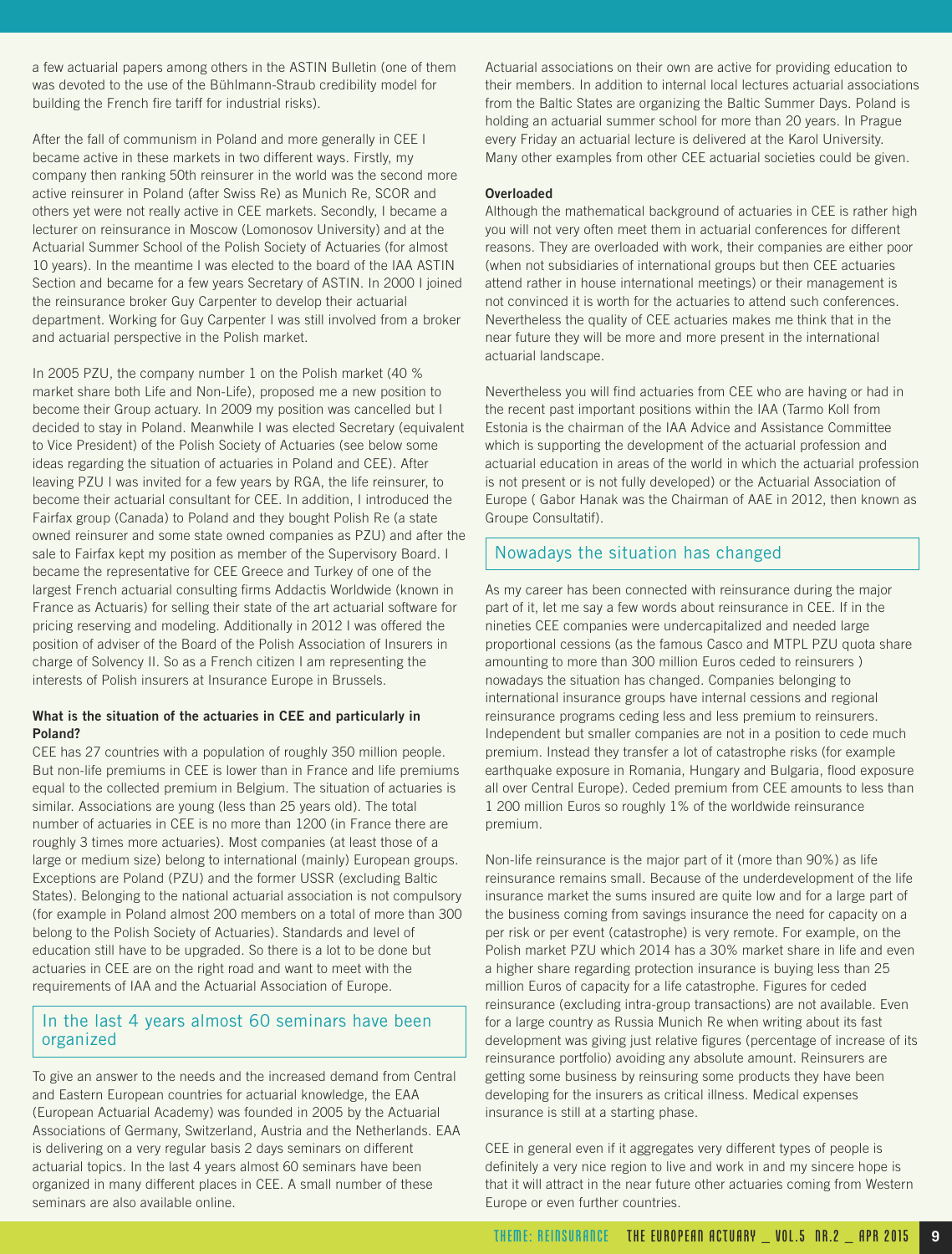### **Aviabel CEO Cécile Coune: 'Pragmatism that gets things done'**

# **A BELGIAN PASSION FOR AVIATION RISKS**

By Mark Heijster

**Implementing the requirements of Solvency II is a major operation for the Belgian aviation insurer Aviabel. Standard models do not reflect adequately the situation of niche players like Aviabel who prefer to use their own specific parameters. Pragmatism and a devoted CEO are key to finding solutions for this very specific set of problems.** 



CEO Cécile Coune, 53 years old, manages the implementation of the Solvency II requirements. There are plenty of obstacles, but Coune is a strong supporter of American pragmatism: 'If we put our shoulders to the wheel we will manage to find the right solutions. It's a "roll up your sleeves" approach; solutions are found by jumping into the work.'

She believes in the teamwork as a driving force in achieving success. Despite the difficult economic conditions, the company has a stable rating. The economic outlook for the next two years is good. Standards and Poor's reviewed Aviabel's market position last year and rated the company a stable A-status.



Cécile Coune joined Aviabel two years ago. She is thriving in her work. She speaks passionately about her company as a community of specialists working in concert to bring about change. 'In a competitive world we need to maximize the use of all our team members' capacities', she says. 'It is really not an easy world, but my goal is to enable our team to work together for optimal results.'



Her career reached a peak at a young age when she became the first female European CEO of the Belgian branch of the US Chubb Group, an insurer which is among the largest in the US and which offers its services in more than one hundred countries in the world. An international career lay ahead. Yet ten years later she changed direction. Coune wanted to see if it would be possible to make a major career change.

She chose to work in the field of international law and became a partner in Liedekerke, a major law firm in Brussels where she worked as a specialist in the field of insurance. She continued in this capacity for seven years.

In 2012 she was asked to lead Aviabel. Once again Coune decided to spread her wings. The Belgian air insurer - 'a small company, with a human size' - suited her perfectly. Though the company was small, its international reach provided an extended horizon. As Coune puts it: 'Insurance work is too often limited to a small group of countries. I like international challenges; the world is our territory.'

#### **Pragmatic approach**

There are plenty challenges at home however. The actuarial field is prime example. January 1st, 2016, the effective date for Solvency II, looms large for every insurance company especially the small ones, like Aviabel. 'One of the challenges is to find a sufficient amount of data regarding our liabilities,' says Coune. 'Liabilities are very much related to the nature of accidents. On the average a claim is settled in two years' time, but we do have a few large claims which are long tail, so we have to differentiate how we treat these catastrophic claims versus how we treat easily settled, short term claims.'

Another challenge concerns the EIOPA guidelines regarding the segmentation of the insurance liabilities. Coune: 'We have to segment our business into these predefined lines. Sometimes we need to aggregate these categories for practical reasons. We consider that our business is focused on aviation rated risks. Therefore, with the approval of the regulator, we decided we won't have that many segments and we can deal with a very small amount of data in each of the sub segments.'

Another problem, according to Coune, was with the interpretation of the standard EIOPA approach regarding catastrophe risk. Coune refined this approach with regards to localization of aviation risks: 'The way the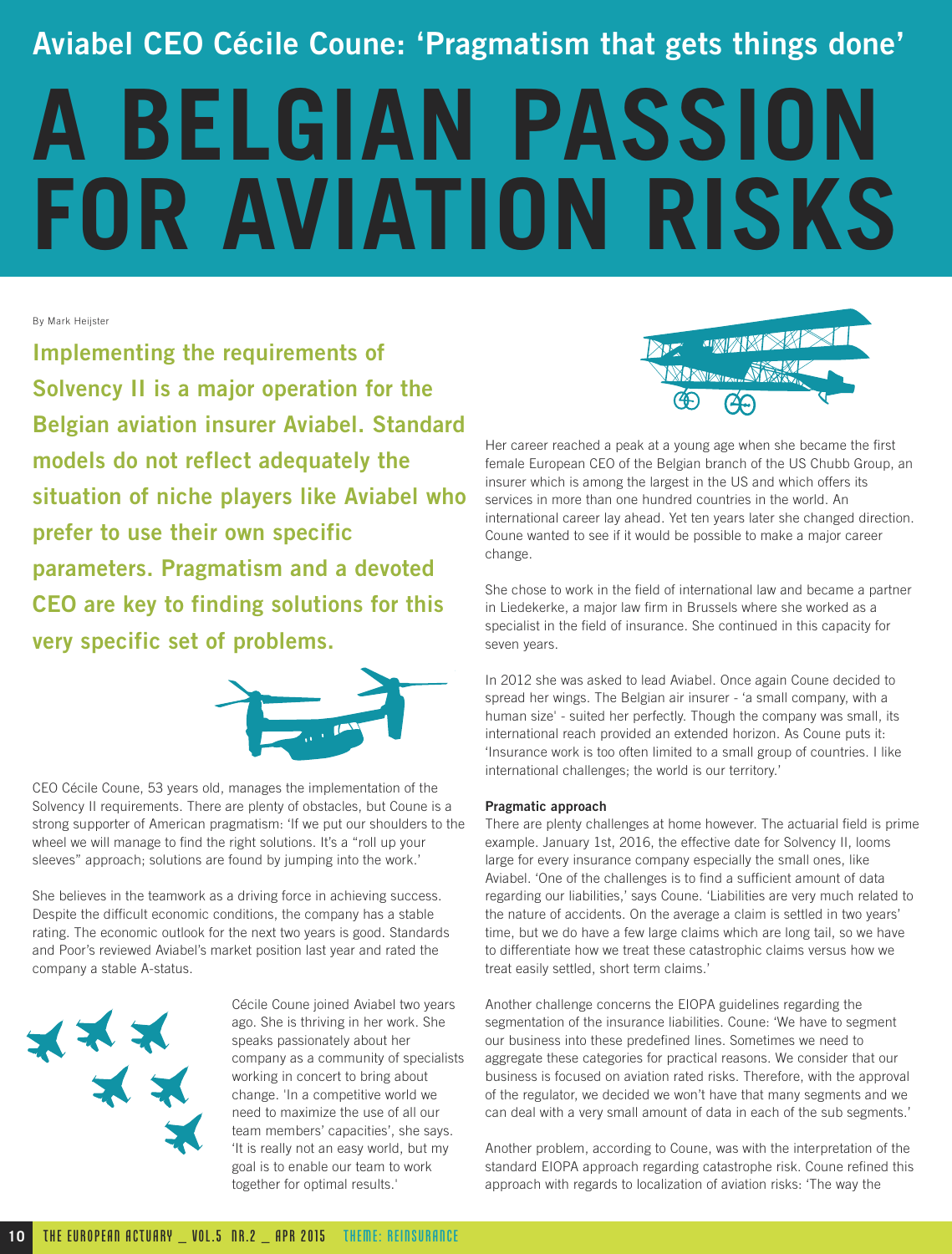

natural catastrophe risk is defined by EIOPA is not really appropriate for the aviation business. We came up with a more pragmatic approach, defining specific scenarios to better capture the risk location and our risk exposure. We decided to use the country of operation as the more relevant criteria. Thus we are able to calibrate the catastrophe exposure according to country specific historical data.'

#### **Specific risks**

Coune decided to move ahead and work with a standard model but realized that there was a lack of information from an actuarial standpoint. 'There was a market risk on the other side of the balance sheet', says Coune. 'You have to take into account the market consistent valuation. This means that you have to provide detailed information on all assets held, which was very difficult for an important part of our investment portfolio, namely asset funds. So we had to buy an additional "transparisation" tool. We are in the process of implementing it right now. It is just an example because we also have to pragmatically solve problems that are specifically related to aviation insurance: liabilities to passengers, physical damage to people injured on the ground, damage or loss of the aircraft. The rules are really not always adapted to this specific business.'

#### I have to keep the helicopter view and the strategic approach

The preparation for Solvency II was considered an exercise that could work out as an added value for Aviabel. Therefore it was viewed not merely as a means to comply with regulations, but also as a means to hone the efficiency of management for the long term. Aviabel did not shrink from investing in tools and training for this purpose, regarding it as a wise investment for the future.



'We took the regulatory guidelines published by the National Bank which are often refined to the EIOPA's works, says Coune. 'We had to digest the documentations and to translate it into practical measures, at the level of Aviabel. We have done this in a pragmatic way, so we can use the principle of proportionality at all three pillars. The resultant derived plan has to be followed rather strictly according to what was agreed upon with the regulator.'

The selection of tools and technical solutions took quite some time. As Coune says: 'Each supplier came with a different approach and different solution. We have special niche requirements and we sought an integrated approach between the pillars. I didn't want to have to do something for pillar one, the SCR, and then have another supplier for the quarterly reports.'

Today Aviabel is working step by step. Pillar one is under control and the company is able to produce a Solvency Capital Requirement (SCR) for



Aviabel SA, Aviabel RE and the group. The next step will be to analyse the various elements which contribute to capital consumption and to look at what can be done to optimize the SCR components.

Counes' vast experience helps her to be involved at a very detailed level. 'In a small company the CEO is close to every activity', she says. 'At the same time I have to keep the helicopter view and the strategic approach to the business.'

#### **Women on board**

But Coune is not only focusing on aviation insurance, she is also very active in social issues. She realized some years ago that there are still not a lot of women in these executive positions. Coune: 'When I came back to insurance after seven years, the number of woman CEO's in the insurance industry had not changed.' Therefore, five years ago, she decided to set up a pool of talented women that was baptised 'Women on board'. 'It is not a lobby', she says. 'It is a business oriented organization to build a new model of society by getting women into those board positions. We believe in the power of diversity. Gender balance will give better results for the economy as well as for risk-management'.

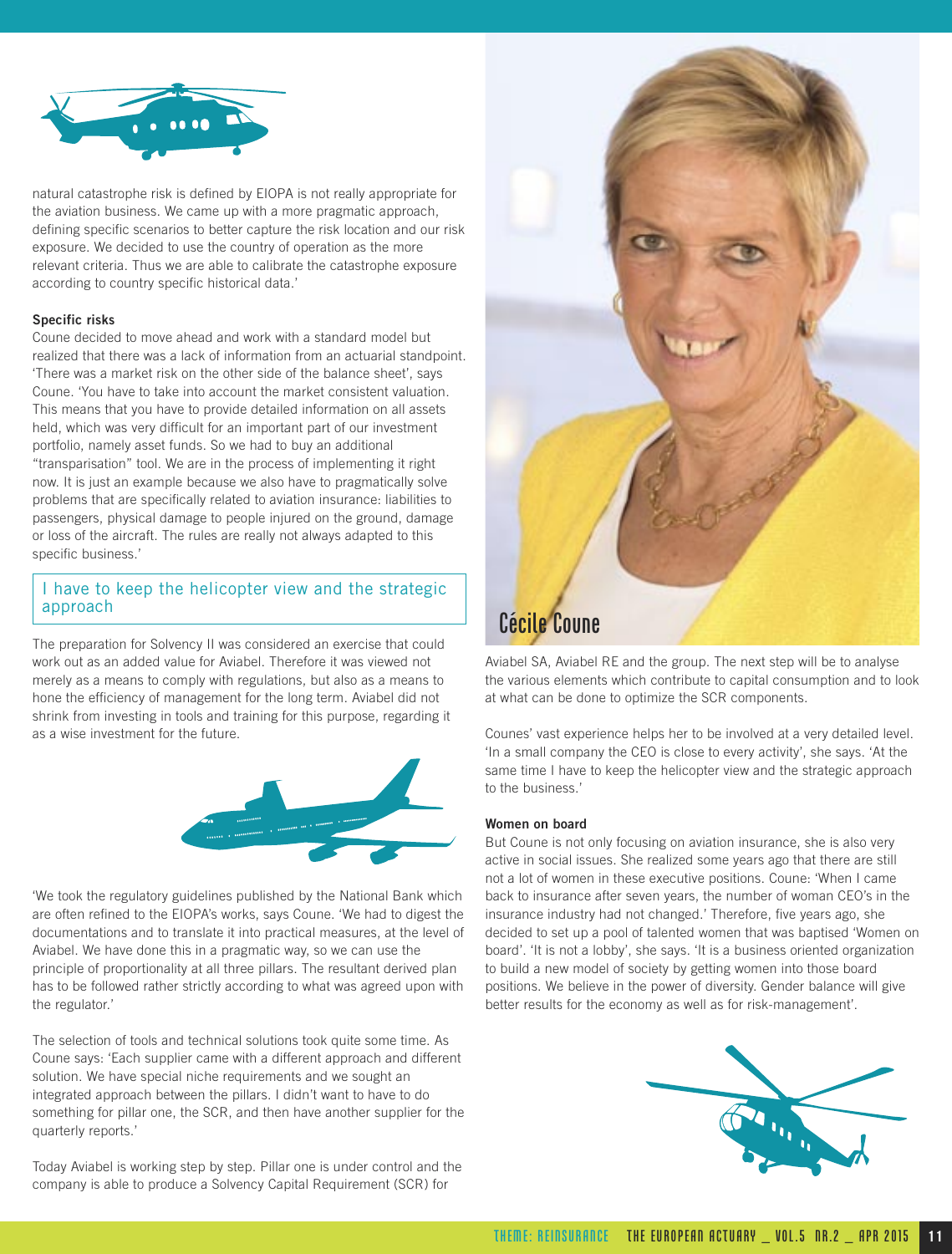## Reinsurance in the Dutch Caribbean: a challenging business

By Servaas Houben

**Although the ABC islands (Aruba, Bonaire and Curacao) have been hit by natural disasters in the past, the frequency of these natural disasters has been rather limited. The most recent hurricane occurred in 2010 (Tomas) and damage was mainly caused by water instead of wind. Another flooding event occurred in Aruba in 2004 (Hurricane Iwan). However the number of natural disasters in the ABC islands is small when compared with most other Caribbean islands:**



| Country                       | Nr of disasters |
|-------------------------------|-----------------|
| Anguilla                      | $\overline{c}$  |
| Antigua and Barbuda           | 7               |
| <b>Bahamas</b>                | 8               |
| <b>Barbados</b>               | 5               |
| <b>Belize</b>                 | 6               |
| <b>Bermuda</b>                | 3               |
| <b>British Virgin Islands</b> | 5               |
| Cuba                          | 23              |
| Dominica                      | 9               |
| Dominican Republic            | 12              |
| Grenada                       | $\overline{2}$  |
| Guadeloupe                    | 8               |
| Guyana                        | $\overline{1}$  |
| Haiti                         | 22              |
| Jamaica                       | 19              |
| Martinique                    | 13              |
| Montserrat                    | 6               |
| <b>Netherlands Antilles</b>   | 3               |
| <b>Puerto Rico</b>            | 11              |
| <b>St Kitts and Nevis</b>     | 7               |
| St Maarten/Saba               | $\overline{c}$  |
| Saint Lucia                   | 9               |
| Saint Vincent and             | 13              |
| Grenadines                    |                 |
| Suriname                      | $\overline{c}$  |
| <b>Trinidad and Tobago</b>    | 8               |
| <b>Turks and Caicos</b>       | $\overline{2}$  |
| <b>US Virgin Islands</b>      | 17              |

**Table 1**: natural disasters across the Caribbean from 1899 to 1996

The table above also highlights the concentration of risks within the Caribbean. Therefore one can

hardly speak of a homogeneous geographical area for which risk assessments can be easily combined. Furthermore, the limited size and population of most countries, resulting in limited data on premium income and expense outgo, creates a further pricing challenge. Wind and flooding disasters are the most relevant risks for the Dutch Caribbean and the exposure to earthquakes is very limited.

Despite these challenges, most insurance companies apply reinsurance. These reinsurance companies tend to be generally foreign, as the limited scale has so far discouraged any local reinsurance companies to play an important role. Furthermore the current local legislation, based on a kind of Solvency I regime, is not risk based yet and hence the focus is mainly on P&L and solvency ratios, instead of risk measurement and management. Nevertheless, the latest draft guidelines are showing a move towards risk assessment and quantification and hence the risk reducing role of reinsurance may be expected to play a more central role in the coming years.

Apart from the traditional reinsurance companies (with worldwide coverage), a regional collaboration has been created from mainly former West-Indies countries. The Caribbean Catastrophe Risk Insurance Facility (CCRIF) tries to reduce natural disaster expenses through the pooling of risks, and by avoiding potential mark-ups that would occur when using traditional reinsurance. Especially the access to immediate liquidity might be an attractive characteristic which is so vital when natural disasters occur.

An interesting development is the introduction of micro insurance in Haiti, a country prone to natural disasters. This program is especially focused on the poor who rely on small-scale farming, whose income is heavily affected by natural disasters.

#### **Conclusion**

Reinsurance pricing in the Dutch Caribbean is a challenging business as the islands are not part of the more homogeneous hurricane belt: although this is a huge advantage in respect of less human tragedy, the lack of data and events makes the pricing of

natural disaster risks all the more difficult. Pooling of risks like in the CCRIF framework might be an interesting alternative, although most countries in the CCRIF not only suffer from hurricanes but also from earthquakes, while the Dutch Caribbean are not exposed to the latter. Therefore, looking for countries with more similar risk characteristics to share risk exposure might be a sensible alternative.

**Servaas Houben** is manager of the actuarial department at Ennia, Curaçao

#### **References**

Axco Reinsurance report, Dutch Caribbean – Life & Benefits, September 2014

Axco Reinsurance report, Dutch Caribbean – Non-Life (P&C), September 2014

Caribbean Catastrophe Risk Insurance Facility (CCRIF), Pooling Risk to Protect Against Natural Disasters, January 2011

Information on Haiti micro-insurance, www.ifc.org/wps/wcm/connect/industry\_ext\_ content/ifc\_external\_corporate\_site/industrie s/financial+markets/retail+finance/insurance /micro

World Bank, Insurance, Reinsurance and Catastrophe Protection in the Caribbean, May 1996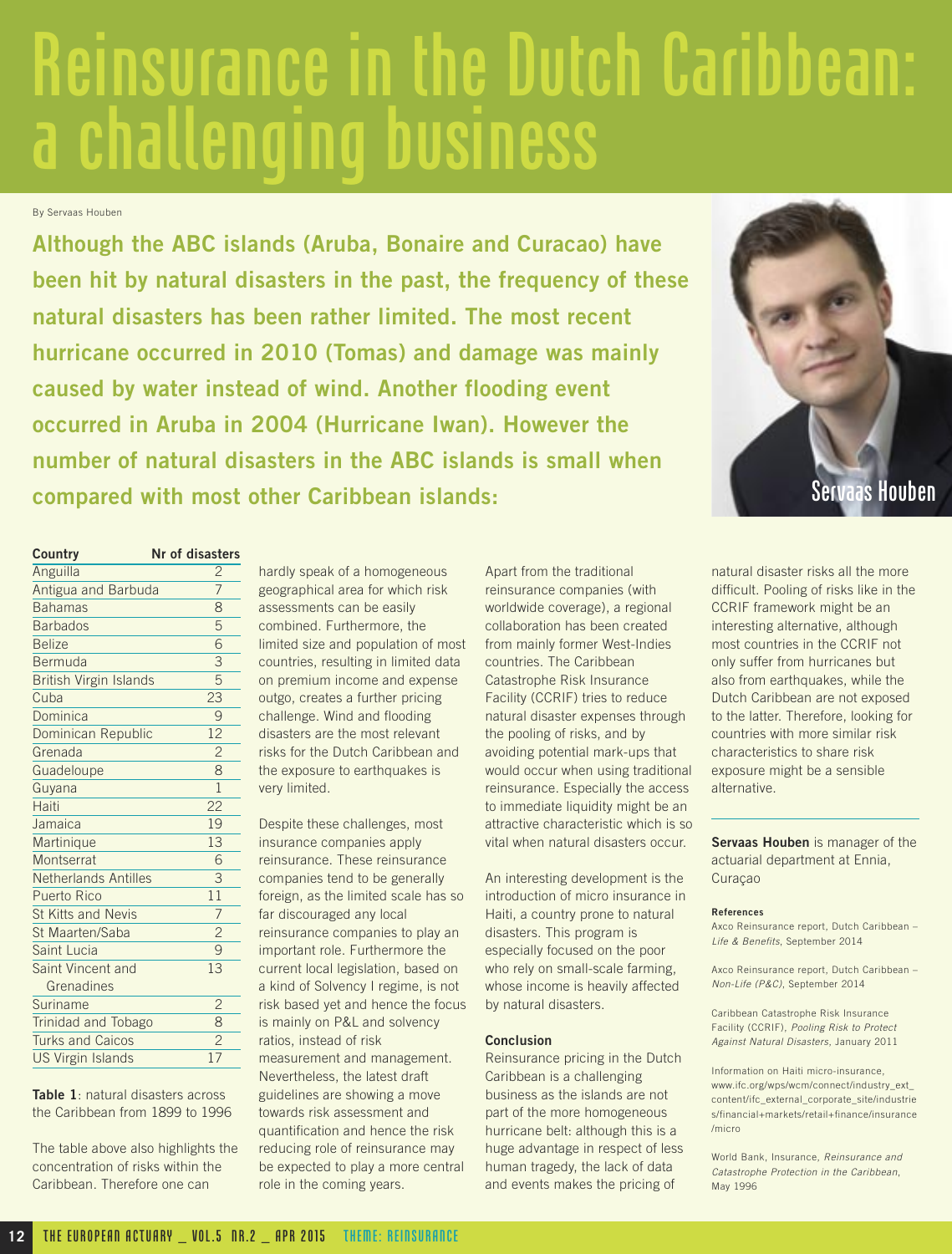## **WHAT'S BEST FOR YOUR COMPANY? BEHAVIORAL ECONOMIC STRESS TESTING**

By Jos Berkemeijer and Sander Boon

**Models of financial institutions are at risk. For years now, captains of financial industries were able to rely on their financial risk and investment models. But how robust are those models? Do they pass the test the current crisis has provided?** 





#### **Regulatory stress tests**

For sure, European regulators have implemented a series of stress tests. Financial institutions like banks, insurers and pension funds invest hundreds of millions to report and comply with regulatory stress tests. But is it enough to be just supervisory compliant? Do regulatory stress tests really test enough stress?

The key strategic question: 'how can my company survive in this chaotic global economy' is hardly ever answered by those regulatory stress tests. To answer this question, a different approach and a more inquisitive mindset for risk management is called for. It starts with the sincere and firm conviction that strategic risk and investment management is not just a matter of pure financial and statistical forecasting. Beside extensive knowledge about the evolution of monetary and financial frameworks, it is also and moreover a question of integrating the behavioral responses of economic actors like consumers and regulators into our models.

#### **The need for new models in a new economic reality**

In 2014, Jos Berkemeijer, Sander Boon, Martijn van Eck and Peter Heemeijer founded Symetrics, a European FinTech50 2015 company. They took up the challenge to develop a revolutionary new risk model as a replacement for 'old school' linear models with their lack of expressive power.

Based on Wolfram Mathematica, a new SaaS-based stress testing model was developed that allows users to create, test and calibrate more realistic economic scenarios in minutes. With this new model, financial institutions are able to assess risks real time and in a very interactive way. Users can include behavioral rules adopted by central banks (i.e. forward guidance) and behavioral aspects of other economic players ('herding') in scenarios they wish to stress test their portfolio with. >

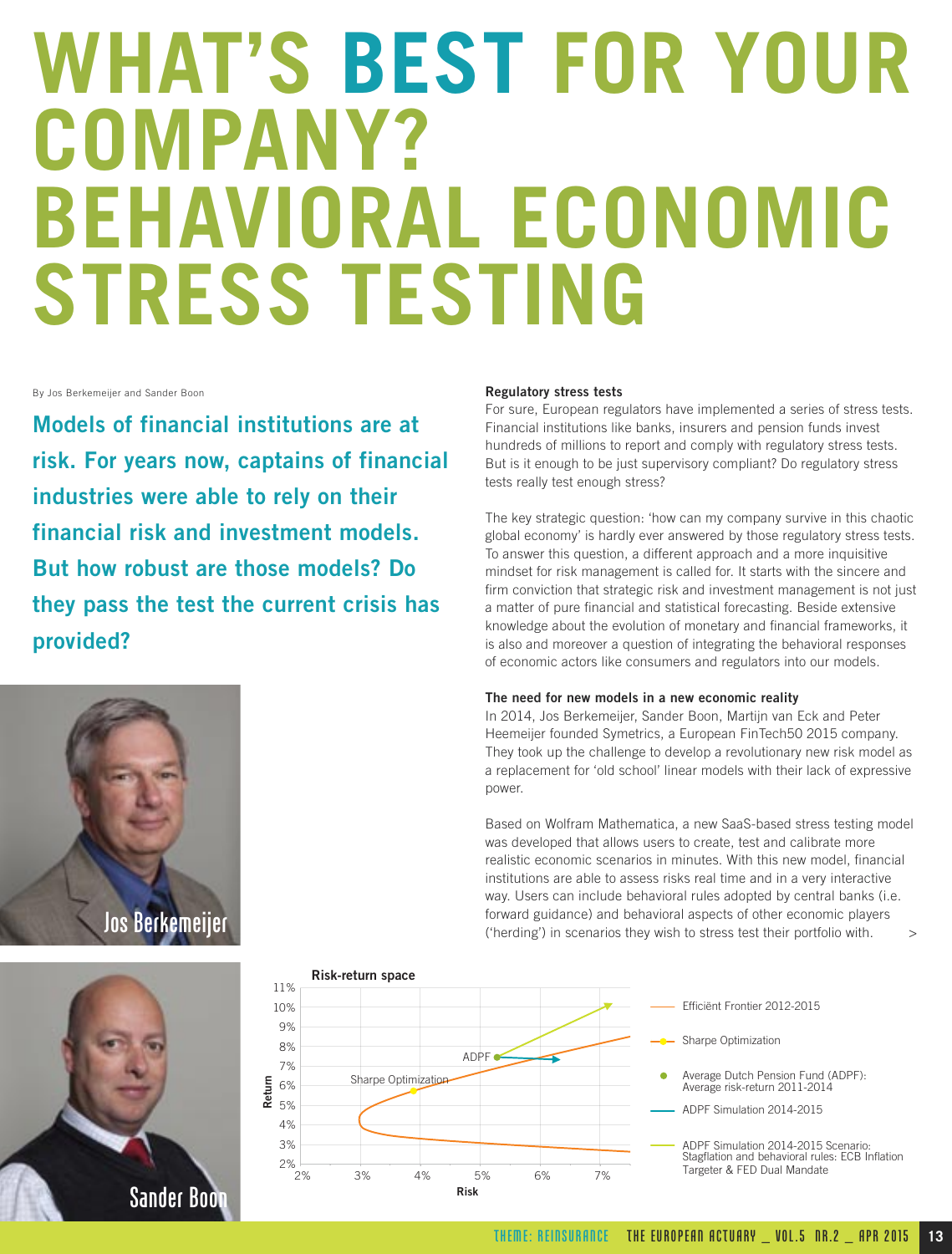A Behavioral Economic Stress Test (BEST) combines best of both worlds: statistical information of historic economic data including the risk-return developments of a wide range of asset class data and behavioral rules that in combination allow financial decision-makers to study the outcome of realistic near future scenarios. This way, financial institutions are better enabled to optimize their portfolio. Risk-return optimization is facilitated by a wide range of optimization techniques, including a new pragmatic solution called 'Minimal Change', that optimizes a portfolio towards the efficient frontier under the condition of a minimal change of the portfolio asset mix.

As with any other model, also BEST cannot predict the future nor can it simulate the exact moment of a crisis. However, BEST is an indispensable instrument that functions as an early warning indicator, helps financial institutions prepare for a timely response and supports them adapting their portfolios to new realities. This way, damage can be prevented instead of managed afterwards.

#### **Informed decision making**

This new nonlinear BEST approach to risk management offers financial institutions an essential tool that helps them accomplish the long-sought holy grail of 'informed decision making'. They no longer have to depend on contested 'beliefs' or linear extrapolations. Instead, on basis of early warning indicators, they are able to define a dynamic investment strategy based on logged data and decisions. In doing so, financial institutions develop a strategy that not only complies with regulatory requirements but also address their accountability sought for by other stakeholders.

#### **BEST added value**

With the help of a Behavioral Economic Stress Test (BEST), it becomes possible to effectively stress test existing investment strategies, asset portfolios and business plans in a realistic and comprehensible way. Value is added due to an optimized performance under realistic economic conditions. Why stress test the old way if you can do it the BEST way?

**Jos Berkemeijer** and **Sander Boon** are both Managing Partner **Symetrics** 

## Practical benefits

By Paul Sauvé

**Solvency II is not just about backoffice studies to work out how much capital an insurance company needs to set aside in its books. This article is about how I have used the principles of Solvency II to bring about reinsurance arrangements which beneficially serve both the insurer and the reinsurance company in improving their businesses.** 

I decided early in my university studies to become an actuary, even though I had only first heard of the profession a short while beforehand. The reason for that decision was that I was assured that actuarial science was the perfect combination of mathematics and business. The rest is history and I have never regretted the choice nor doubted the soundness of my original reasoning and decision. Now, more than 25 years later, the insurance regulatory environment in Europe is proving to be an excellent platform to observe and experience this perfect combination.

Solvency II is the new insurance regulatory regime for the EU, and is a framework setting out how insurance companies work out how much capital they should be holding to meet the risks they cover. It has an official effective date of 1 January 2016. Some countries – for example the Netherlands – have, however, already implemented very large parts of Solvency II and it is already affecting how insurance companies manage their risks and their capital. Solvency II is based on the deep theoretical foundation of market consistency and uses prospective projections with fully explicit assumptions to measure an economic balance sheet and to determine a current solvency capital requirement. I work for a reinsurance company, dealing with insurance companies as clients and focusing on capital management, so this is my daily bread.

Others have written volumes about Solvency II and its wide-ranging impacts. Today I only want to tell you about a reinsurance transaction from 2014 which was a wonderful example of actuarial science marrying mathematics and business. Like many European life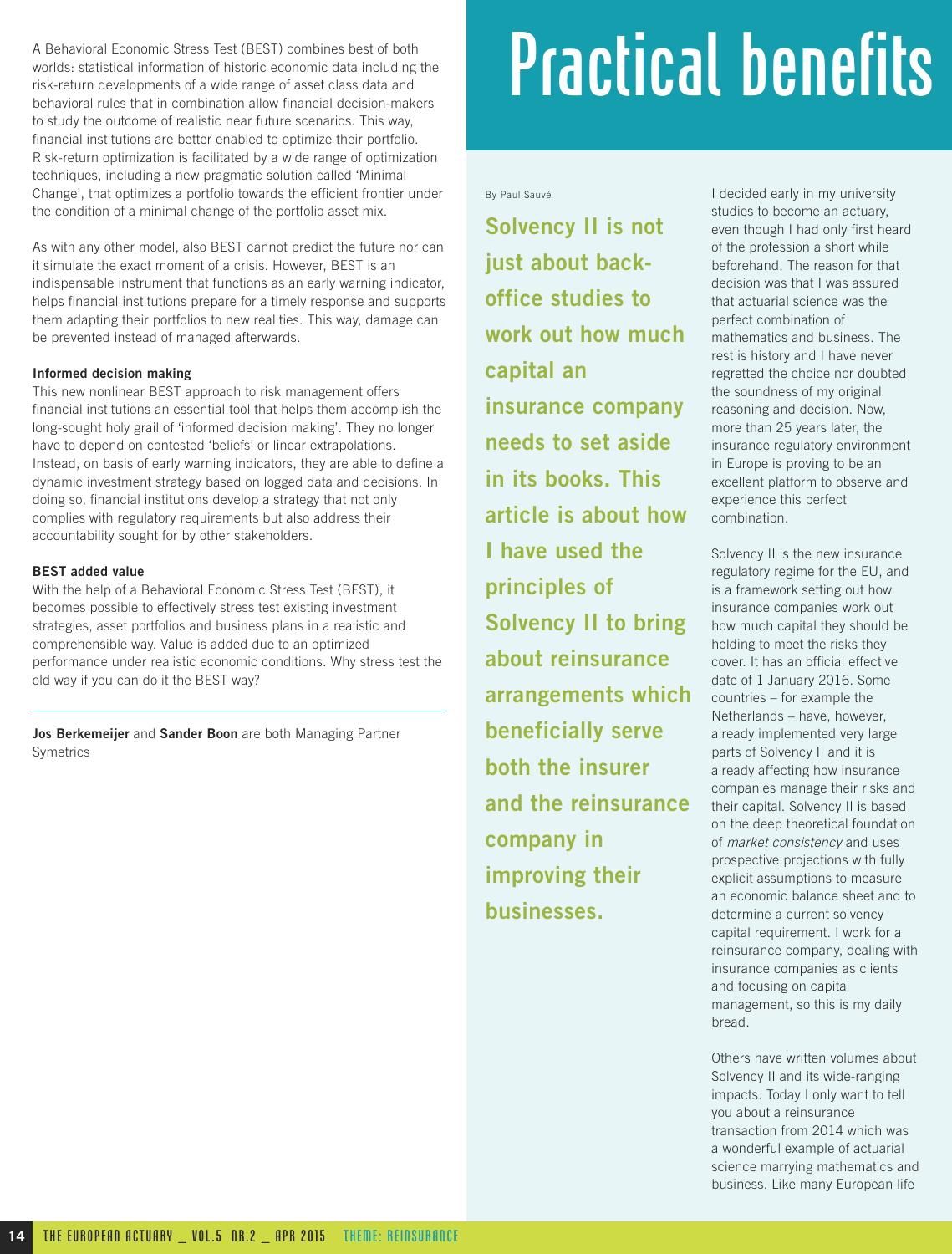## from Solvency II – an example

insurers, our Dutch client has a significant amount of longevity risk on their balance sheet and therefore has a significant capital requirement related to that longevity risk. While fundamentally comfortable with that risk, they always look for ways to improve their financial position via risk management or capital management, and these portfolios with longevity risk afforded them another opportunity to explore this possibility.

#### The basis for the solution lay in two places

Solvency II addresses a life insurer's solvency requirement for longevity risk. This is to be based on what the impact is on long-term projections when there is a defined stress to the expected annuitant mortality rates. So we had many opportunities and many challenges. The core challenge was the natural tension between (i) needing to take the risk of changes in projections fairly far into the future in order to have the necessary impact on the life insurer's capital requirement and (ii) the commercial reality that capital solutions (whether via reinsurance or capital markets) are most efficient when they are no more than 10 years in expected duration. If we had made the contract too short, it would have had too little impact on required capital to be worth the effort; if we made it too expensive, it would no longer have been attractive relative to the alternative of just holding the risk and the required capital. The basis for the solution lay in two places.

#### **Maximum capital benefit**

First, we needed to make the transaction relatively short (e.g. between five and 10 years), but without cutting off the impact from the tail of the projections beyond



that short horizon. This is a classic problem in doing short-term solutions for longevity risk. The solution was a special new commutation at the end of the contract, which will project trends in mortality from during the contract period to far into the future beyond the end of the contract. The agreement today – prior to entering into the agreement – about this future prospective projection based on not yet observed data was a major new accomplishment. To give maximum capital benefit to our client, that future projection needed to be with the same sophisticated, complex method that they use now, and expect to keep using in the future, for their Solvency II economic balance sheet. That precise mathematical and statistical method needed to be included in the contract documentation.

#### **Sweet spot subset**

Second, we had to find a subset of the Solvency II required capital where RGA could bear the risk for

a lower cost than the life insurer. Solvency II's detailed assumptions and projection bases allow us now to isolate such subsets of the risk and capital for most risks, something which was previously impossible due to the opaque solvency requirements. We simply undertook this optimisation search regarding our client's longevity risk and capital requirements. This "sweet spot" subset, which we did eventually find, could probably be conceptually attributed to detailed differences in our respective mortality projection models, in our economic capital models, or many other elements of our respective commercial and legal realities. In practice, however, all we will ever know is that both parties accepted the commercial terms in the final agreement.

Solvency II will introduce many such opportunities for more innovative capital and risk management in Europe and will certainly present assorted other rewarding challenges for actuaries in all parts of the insurance industry.

**Paul Sauvé FSA, FCIA, Aktuar DAV** is Senior Vice President Global Financial Solutions at RGA International